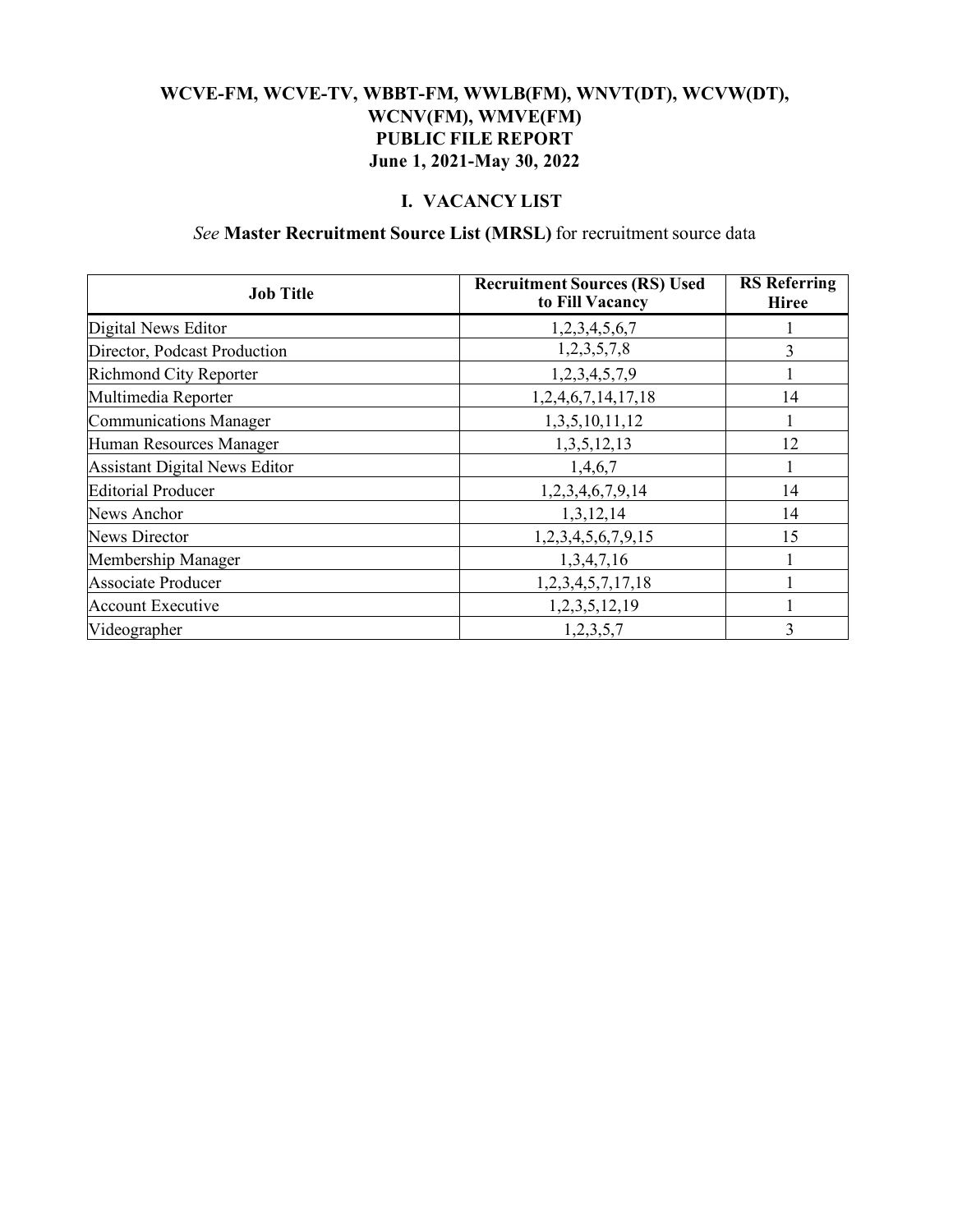## **WCVE-FM, WCVE-TV, WBBT-FM, WWLB(FM), WNVT(DT), WCVW(DT), WCNV(FM), WMVE(FM) PUBLIC FILE REPORT June 1, 2021-May 30, 2022**

| <b>RS</b><br><b>Number</b> | <b>RS</b> Information                                                                                | <b>Source Entitled</b><br>to Vacancy<br><b>Notification?</b><br>(Yes/No) | No. of<br><b>Interviewees</b><br><b>Referred by RS</b><br>over<br>12-month period |
|----------------------------|------------------------------------------------------------------------------------------------------|--------------------------------------------------------------------------|-----------------------------------------------------------------------------------|
| $\mathbf{1}$               | VPM Media Corporation website -<br>Employment Opportunities on vpm.org                               | N                                                                        | 24                                                                                |
| $\overline{2}$             | Current on publicmediajobs.org job<br>board                                                          | $\mathbf N$                                                              | 1                                                                                 |
| 3                          | Linkedin - www.linkedin.com                                                                          | $\mathbf N$                                                              | $8\,$                                                                             |
| $\overline{4}$             | National Association of Black Journalists<br>(NABJ) https://www.nabjcareers.org/                     | N                                                                        | $\mathbf{0}$                                                                      |
| 5                          | Connect VA online job board – connectva.org/jobs                                                     | N                                                                        | $\overline{2}$                                                                    |
| 6                          | National Association of Hispanic Journalists (NAHJ)<br>https://www.nahjcareercenter.com/             | N                                                                        | $\boldsymbol{0}$                                                                  |
| $\overline{7}$             | CPB online job board - cpb.org/jobline                                                               | $\mathbf N$                                                              | $\boldsymbol{0}$                                                                  |
| 8                          | Association of Independents in Radio -<br>online job board at airmedia.org                           | $\mathbf N$                                                              | $\mathbf{1}$                                                                      |
| 9                          | Native American Journalists Association<br>(NAJA)<br>http://www.naja.com/resources/job-<br>listings/ | N                                                                        | $\boldsymbol{0}$                                                                  |
| 10                         | PRSA - Public Relations Society of American<br>Richmond Chapter - online job board                   | N                                                                        | $\mathbf{0}$                                                                      |
| 11                         | AMA - American Marketing Association Richmond<br>Chapter – online job board                          | N                                                                        | $\boldsymbol{0}$                                                                  |

## **II. MASTER RECRUITMENTSOURCE LIST (MRSL)**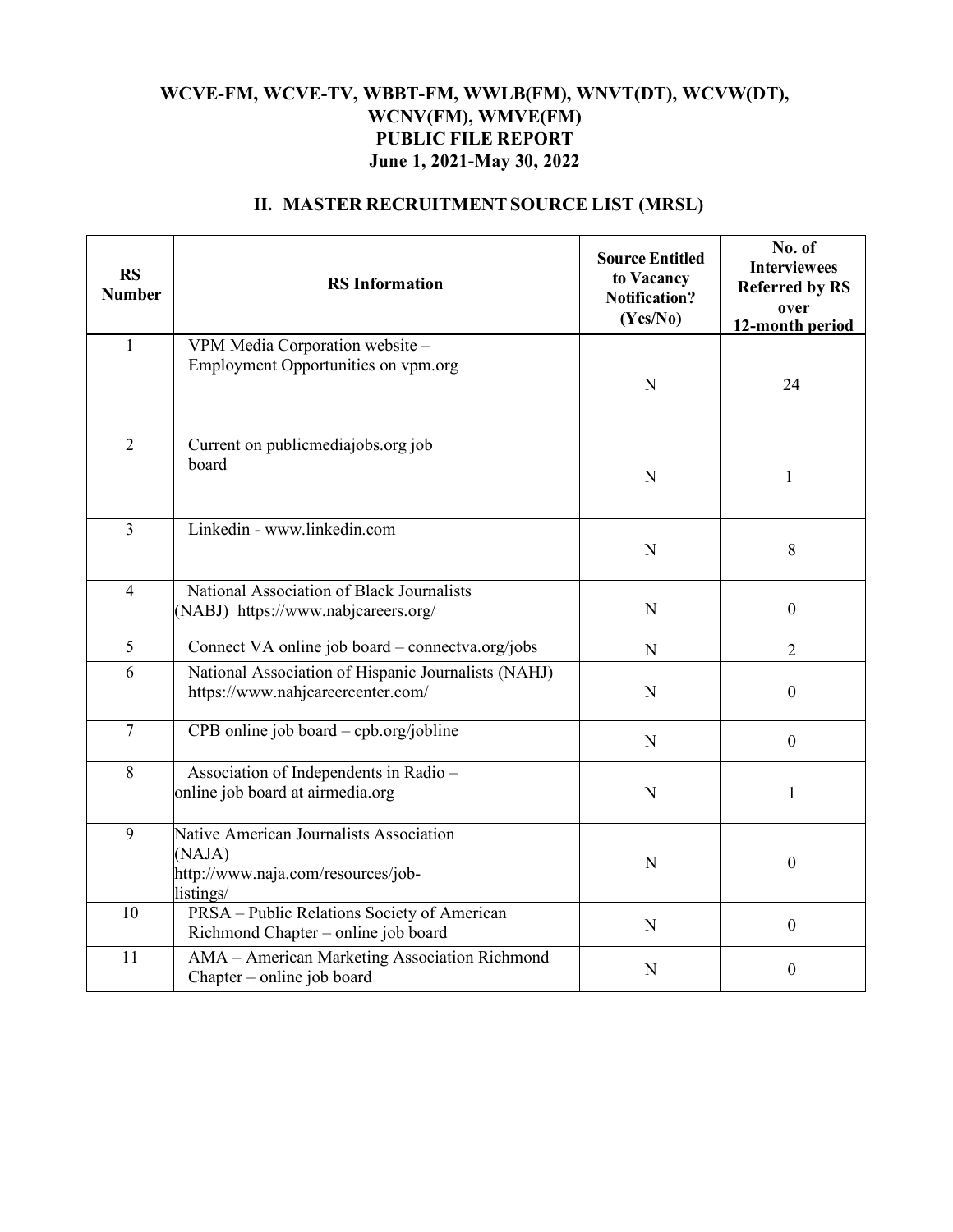| <b>RS</b><br><b>Number</b> | <b>RS</b> Information                                                                                                                                                                                      | <b>Source Entitled</b><br>to Vacancy<br><b>Notification?</b><br>(Yes/No) | No. of<br><b>Interviewees</b><br><b>Referred by RS</b><br>over<br>12-month period |
|----------------------------|------------------------------------------------------------------------------------------------------------------------------------------------------------------------------------------------------------|--------------------------------------------------------------------------|-----------------------------------------------------------------------------------|
| 12                         | Indeed.com                                                                                                                                                                                                 | N                                                                        | 7                                                                                 |
| 13                         | SHRM RVA – Society for Human<br>Resource Management Richmond<br>Chapter – online job board                                                                                                                 | N                                                                        | $\boldsymbol{0}$                                                                  |
| 14                         | Employee Referral                                                                                                                                                                                          | N                                                                        | 13                                                                                |
| 15                         | URL Media - url-media.com<br>Sara Lomax-Reese, Founder/ slr@wurdradio.com<br>Media Network of high-performing Black and Brown<br>media outlets to reach Black, Latinx, Asian and<br>Immigrant communities. | N                                                                        | 1                                                                                 |
| 16                         | Virginia Association of Fundraising Exec., Inc.<br>(VAFRE) – online job board                                                                                                                              | N                                                                        | $\theta$                                                                          |
| 17                         | Journalismjobs.com                                                                                                                                                                                         | N                                                                        | 1                                                                                 |
| 18                         | Mediajobboard.com                                                                                                                                                                                          | N                                                                        | $\theta$                                                                          |
| 19                         | VAB – Virginia Association of Broadcasters online job<br>board                                                                                                                                             | N                                                                        | $\boldsymbol{0}$                                                                  |
|                            | <b>TOTAL INTERVIEWEES OVER REPORTING</b><br><b>PERIOD:</b>                                                                                                                                                 |                                                                          | 58                                                                                |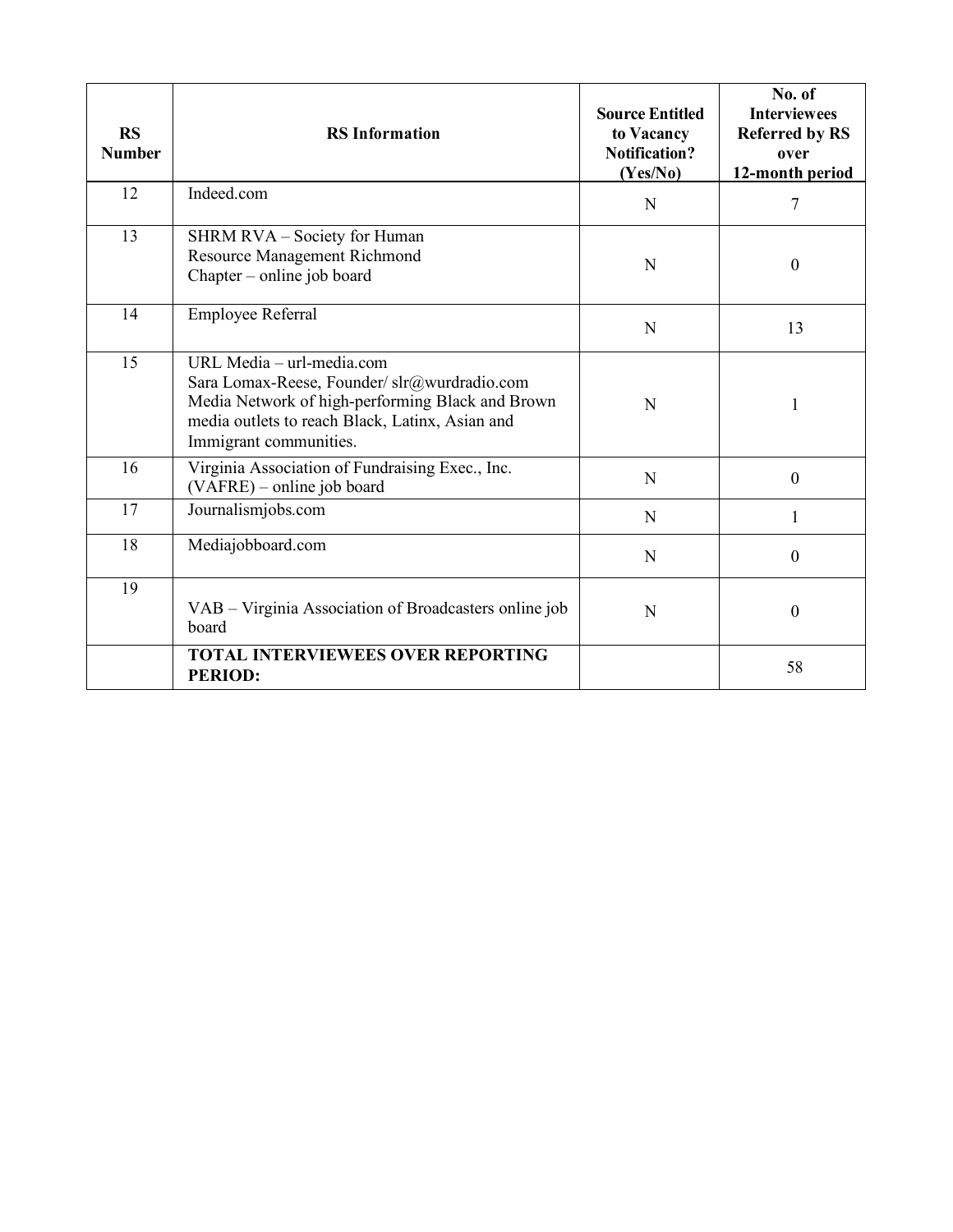# **WCVE-FM, WCVE-TV, WBBT-FM, WWLB(FM), WNVT(DT), WCVW(DT), WCNV(FM), WMVE(FM)**

#### **EEO PUBLIC FILE REPORT June 1, 2021-May 30, 2022**

## **III. RECRUITMENT INITIATIVES**

|    | <b>TYPE OF RECRUITMENT INITIATIVE</b><br>(MENU SELECTION) | <b>BRIEF DESCRIPTION OF ACTIVITY</b>                                                                                                                                                                                                                                                                                                                                                                                                                                                                                                                                                                                                                                                                                                                                                                                                                                                                                                                                                                                                                                                                                                                                                                                                                                                                                                                                                          |
|----|-----------------------------------------------------------|-----------------------------------------------------------------------------------------------------------------------------------------------------------------------------------------------------------------------------------------------------------------------------------------------------------------------------------------------------------------------------------------------------------------------------------------------------------------------------------------------------------------------------------------------------------------------------------------------------------------------------------------------------------------------------------------------------------------------------------------------------------------------------------------------------------------------------------------------------------------------------------------------------------------------------------------------------------------------------------------------------------------------------------------------------------------------------------------------------------------------------------------------------------------------------------------------------------------------------------------------------------------------------------------------------------------------------------------------------------------------------------------------|
| 1. | Internships                                               | VPM/WCVE hosted 5 interns during the Summer<br>2021 semester from the following schools: Virginia<br>Commonwealth University, Virginia Tech, Western<br>Kentucky University. One worked in News<br>supervised by the Daily Newscast Editor/Internship<br>Coordinator, one worked in Digital supervised by a<br>Digital Producer, one worked in<br>Marketing/Communications supervised by Digital<br>Marketing Specialist, one in Post-Production<br>supervised by a Producer/Director and one in<br>Community Engagement supervised by Community<br>Engagement Manager.<br>VPM/WCVE also hosted one high school intern for<br>7 weeks in Summer 2021 through the Performance<br>for the Future Program serving Richmond City (VA).<br>In the Fall 2021, VPM/WCVE hosted two interns:<br>both from Virginia Commonwealth University. One<br>intern worked in News supervised by the Daily<br>Newscast Editor/Internship Coordinator, and one<br>worked in Music supervised by our Program<br>Director.<br>In the Spring 2022, VPM hosted 3 interns from the<br>following schools: Virginia Commonwealth<br>University and Virginia Tech. One intern worked in<br>News supervised by the Daily Newscast<br>Editor/Internship Coordinator, one worked in<br>Music supervised by our Program Director and one<br>worked in Content Production (TV News)<br>supervised by the Host of Focal Point. |
| 2. | Participate in Job Fairs                                  | On March 31, 2021, VPM and HR Director<br>participated as a Village sponsor in partnership with<br>NPR. We hosted a booth, held different sessions                                                                                                                                                                                                                                                                                                                                                                                                                                                                                                                                                                                                                                                                                                                                                                                                                                                                                                                                                                                                                                                                                                                                                                                                                                            |